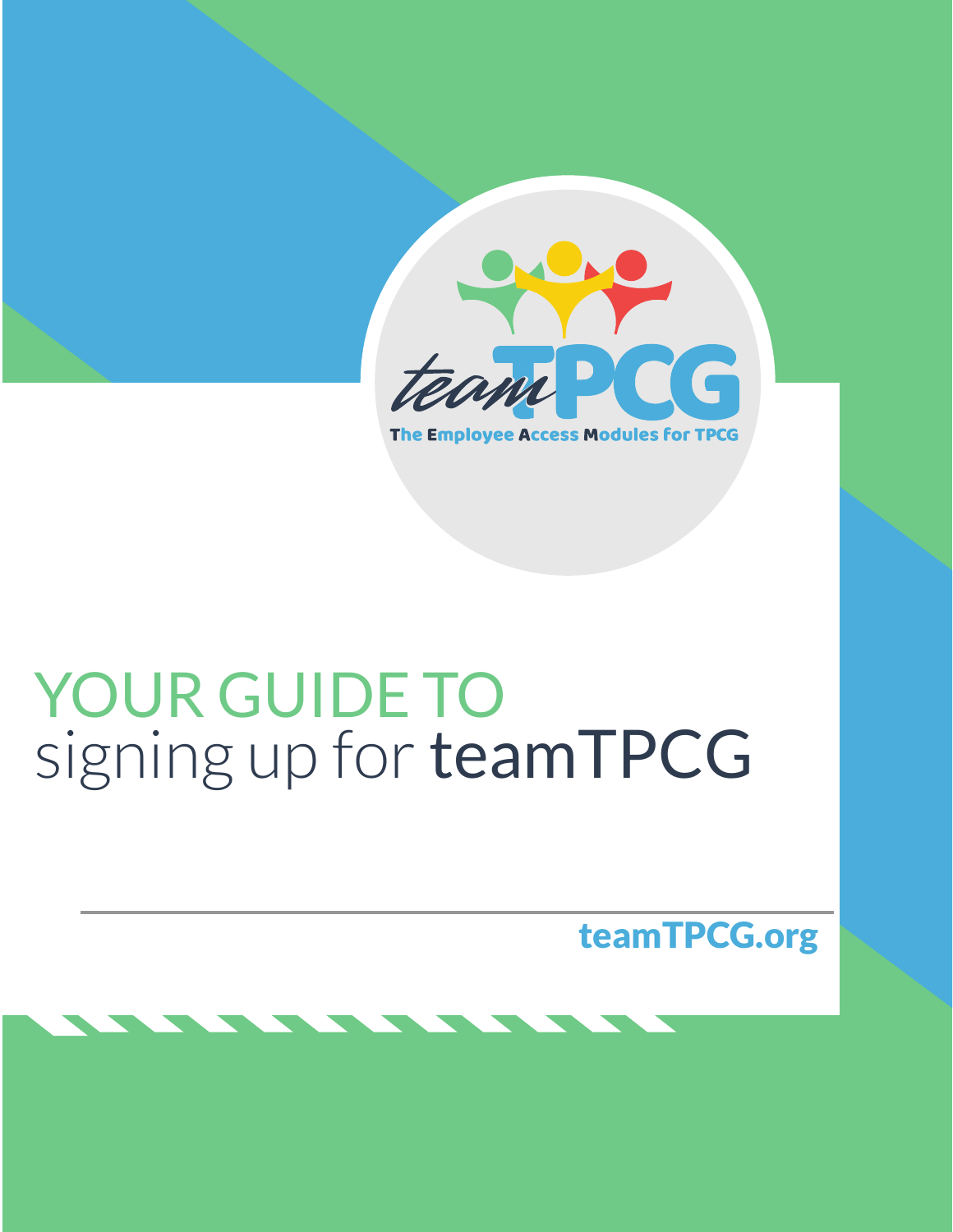# What is teamTPCG?





T**he** E**mployee** A**ccess** M**odules for TPCG is a digital employee portal that provides easy access to important employee information, such as leave balances, payroll information, employee news, and more.**

**Available on your desktop, laptop, or mobile devices!** *Anytime. Anywhere.*

How do I sign up? Visit **teamTPCG.org**. Click You will be asked to provide your:

**Date of birth Registration code Social Security number**

# If you do not have your registration code,

Where is my registration code?

contact Human Resources. HR will verify your identity then provide your registration code via email.



Your code will look similar to the<br>following: **ABCDE-FGH-12-3J4K5** 

## What other information do I need to provide?

**2** Once your identity is verified with your registration code, **you will move through a series of screens prompting you to provide some additional personal and work information, such as your address, phone number, work location, functional job title, and more.**  



#### How do I verify my profile?



Once you provide the required info, check your email for a six-digit verification code. Enter the code on the verification screen to complete the setup process. You will not be able to log in until you verify your email address. If you do not receive a code, check your SPAM folder or click the link to request a new code.

#### Having trouble registering?

Check out page 2 of this document. We've shared solutions to some common registration issues to help you out!